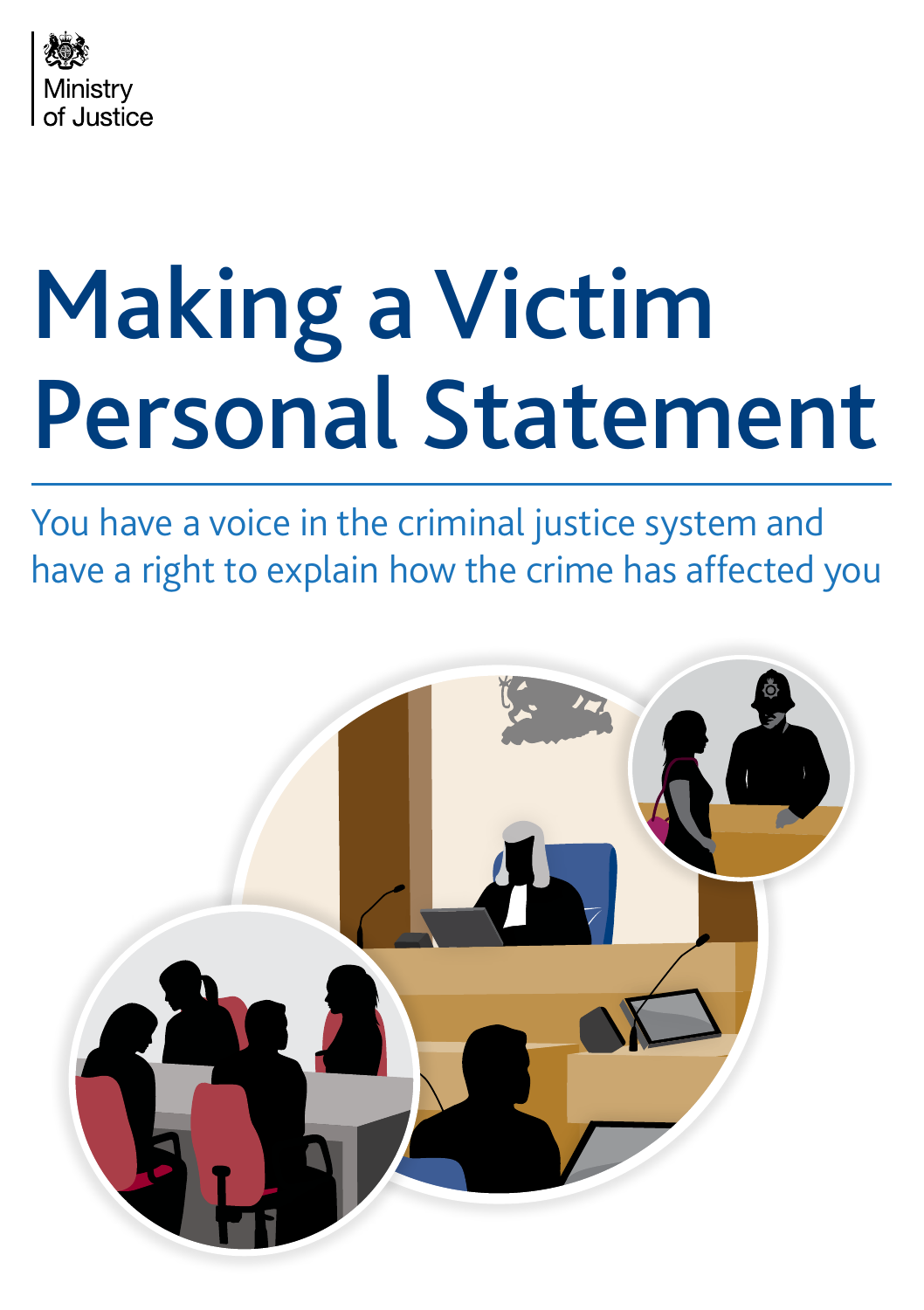# CONTENTS

#### **About this leaflet**

#### **What is a Victim Personal Statement (VPS)?**

#### **The two stages of making a VPS**

- The VPS considered by the courts
- The VPS considered by the Parole Board

#### **MAKING A VPS FOR CONSIDERATION BY THE COURTS**

Who can make a VPS? What do I need to know before giving a VPS? When to give the VPS Changing your VPS Making a VPS later on

What a VPS may contain

What a VPS must not contain

How your VPS will be used when it has been made Your VPS and the sentence Reading out your VPS in Court The decision of the court on reading the VPS aloud If you decide not to have your VPS read aloud or played out • Victims under 18

## **MAKING A VPS FOR THE PAROLE BOARD**

Information on the VPS and the Parole Board

**Police contact More information**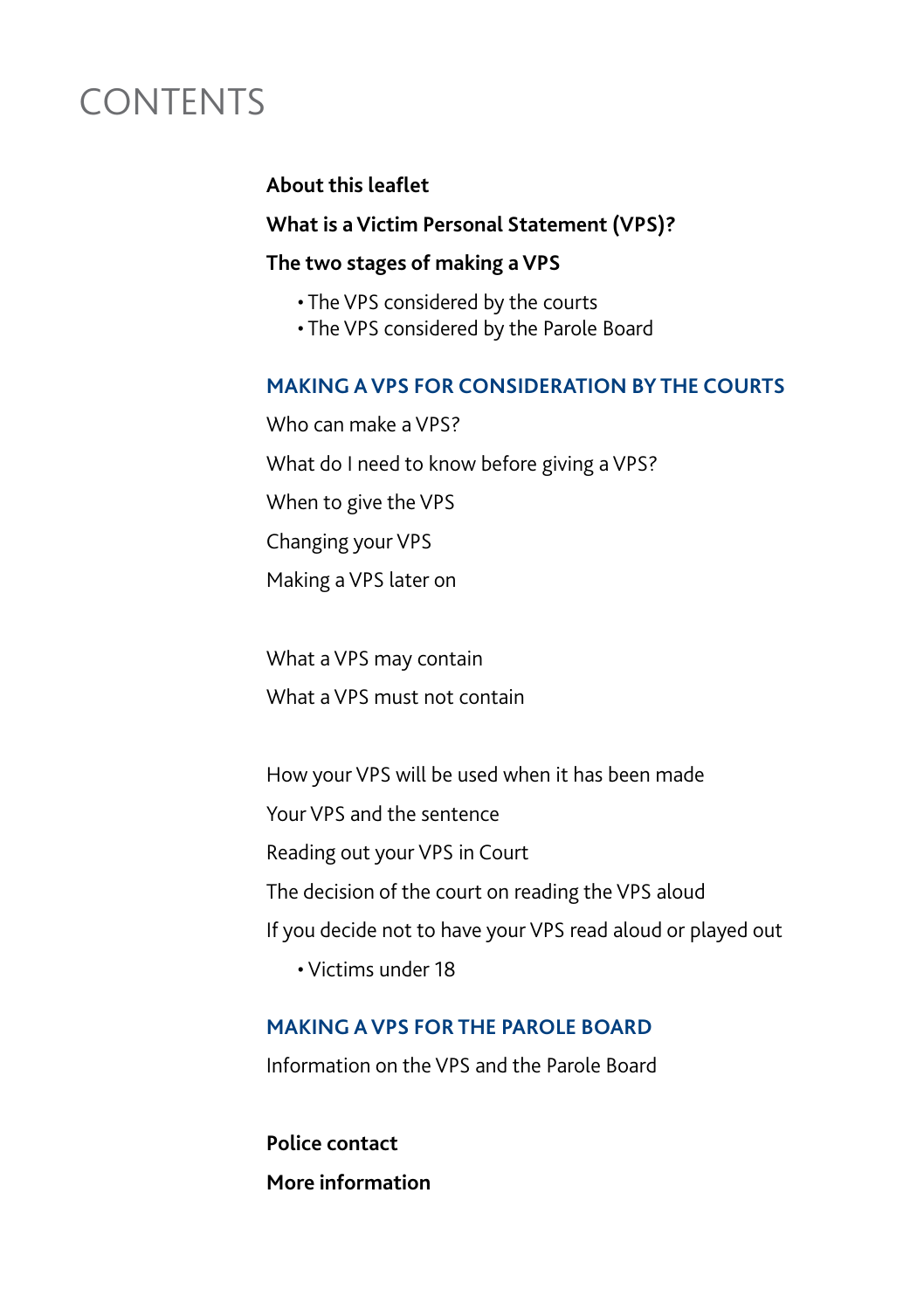# **About this leaflet – what the leaflet does**

This leaflet explains everything you need to know about the Victim Personal Statement (VPS). It explains what it is, what you will need to do, how it works and what the police will do with the information you provide.

Your entitlement to make a VPS is outlined in the Code of Practice for Victims of Crime (the "Victims' Code"). This is a Government document which sets out the services to be provided to victims of criminal conduct by criminal justice organisations in England and Wales. Under the Victims' Code, you are entitled to make a VPS at the same time as you make a witness statement to explain what happened when the crime took place. More information on the Victims Code can be found online at [https://www.gov.uk/government/](https://www.gov.uk/government/publications/the-code-of-practice-for-victims-of-crime) [publications/the-code-of-practice-for](https://www.gov.uk/government/publications/the-code-of-practice-for-victims-of-crime)[victims-of-crime](https://www.gov.uk/government/publications/the-code-of-practice-for-victims-of-crime).

# **What is a Victim Personal Statement (VPS)?**

A VPS is a statement that you can give to the police (or any agency or organisation assigned by the police to take the VPS on their behalf) if you have been a victim of crime. It is your way of telling the criminal justice system about the crime you have suffered and the impact it has had on you, whether physically, emotionally, psychologically, financially or in any other way. Your VPS is important and gives you a voice in the criminal justice process by helping others to understand how the crime has affected you.

A VPS is different from a witness statement which mainly focuses on the crime against you such as what was said or what you heard in the incident, rather than the impact of the crime on you.

If a suspect is arrested, tried in court and found guilty, the court will take into account the impact of the offence on you as set out in your VPS, as far as it considers appropriate, when deciding the appropriate sentence for the offender.

Your VPS will help the criminal justice system (whether it is the police, the prosecutor or the court), to make a decision on the support and services that you or your family may need.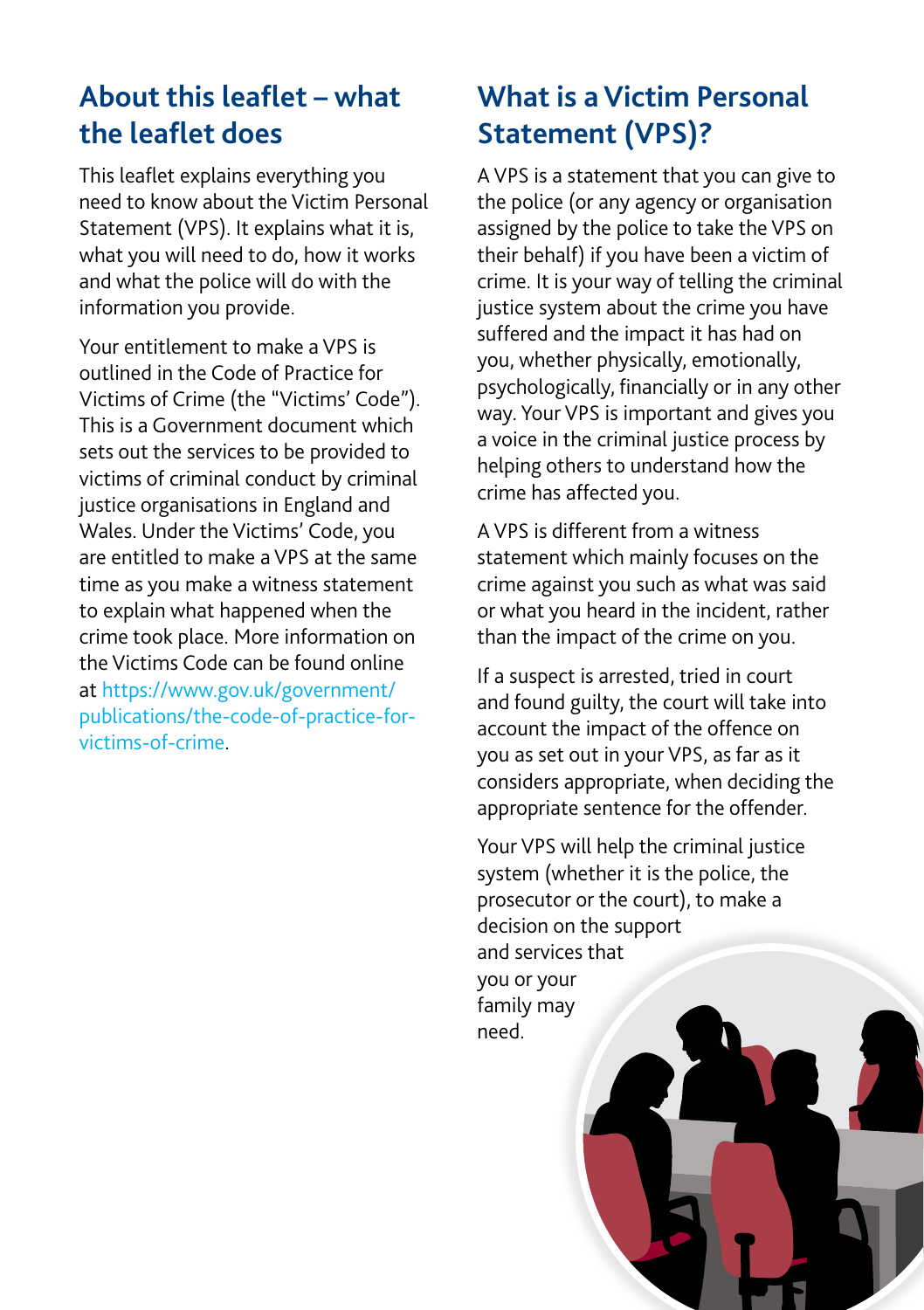## **The two stages of making a VPS**

#### **The VPS considered by the courts**

The VPS can be made at any time prior to the sentencing of the offender. This VPS is used by the courts. The VPS can be made at any time prior to the sentencing of the offender. When a defendant is found guilty, the VPS is considered by the court as far as it considers appropriate when determining the sentence.

#### **The VPS considered by the Parole Board**

The VPS can subsequently be updated for submission to the Parole Board www.paroleboard.gov.uk as part of the offender's parole review. The purpose of this VPS is to tell the Parole Board the impact of a crime on the victim and to enable them to assess whether it is safe to release the offender or to move them to an open prison (see below).

# **MAKING A VPS FOR CONSIDERATION BY THE COURTS**

#### **Who can make a VPS?**

The police must offer the opportunity to make a VPS to the following people:

- any victim at the time they complete a witness statement about what has happened;
- victims of the most serious crime (including bereaved close relatives), persistently targeted victims, and vulnerable or intimidated victims, irrespective of whether or not they

have given a witness statement about what happened;

• a parent or carer of a vulnerable adult or of a young victim under the age of 18 unless it is considered not to be in the best interests of the child or vulnerable adult.

In addition the police may offer the opportunity for a victim of crime to make a VPS whether or not they make a witness statement where it seems appropriate.

#### **Victims under 18**

If you are a victim of crime under the age of 18, then you, your parent or your guardian will be able to make VPS to explain how a crime has affected you.

#### **Bereaved close relatives of victims**

Bereaved close relatives of a victim who died a result of criminal conduct are also entitled to make a VPS at any time prior to the sentencing of the offender.

#### **What do I need to know before giving a VPS?**

Before deciding whether you would like to make a VPS, you will be advised by the police that if the case reaches court, your VPS will be seen by the defence and that you may be asked questions about your VPS during the trial.

The police will ask you whether or not you would like to read relevant parts of your VPS aloud, have it played in court or have someone (usually a Crime Prosecution Service (CPS) prosecutor) read your VPS aloud on your behalf if the defendant is found guilty in the case. There is no pressure on you to make a VPS or to have your VPS read aloud if you do not want to. More information on reading the VPS aloud is provided further on.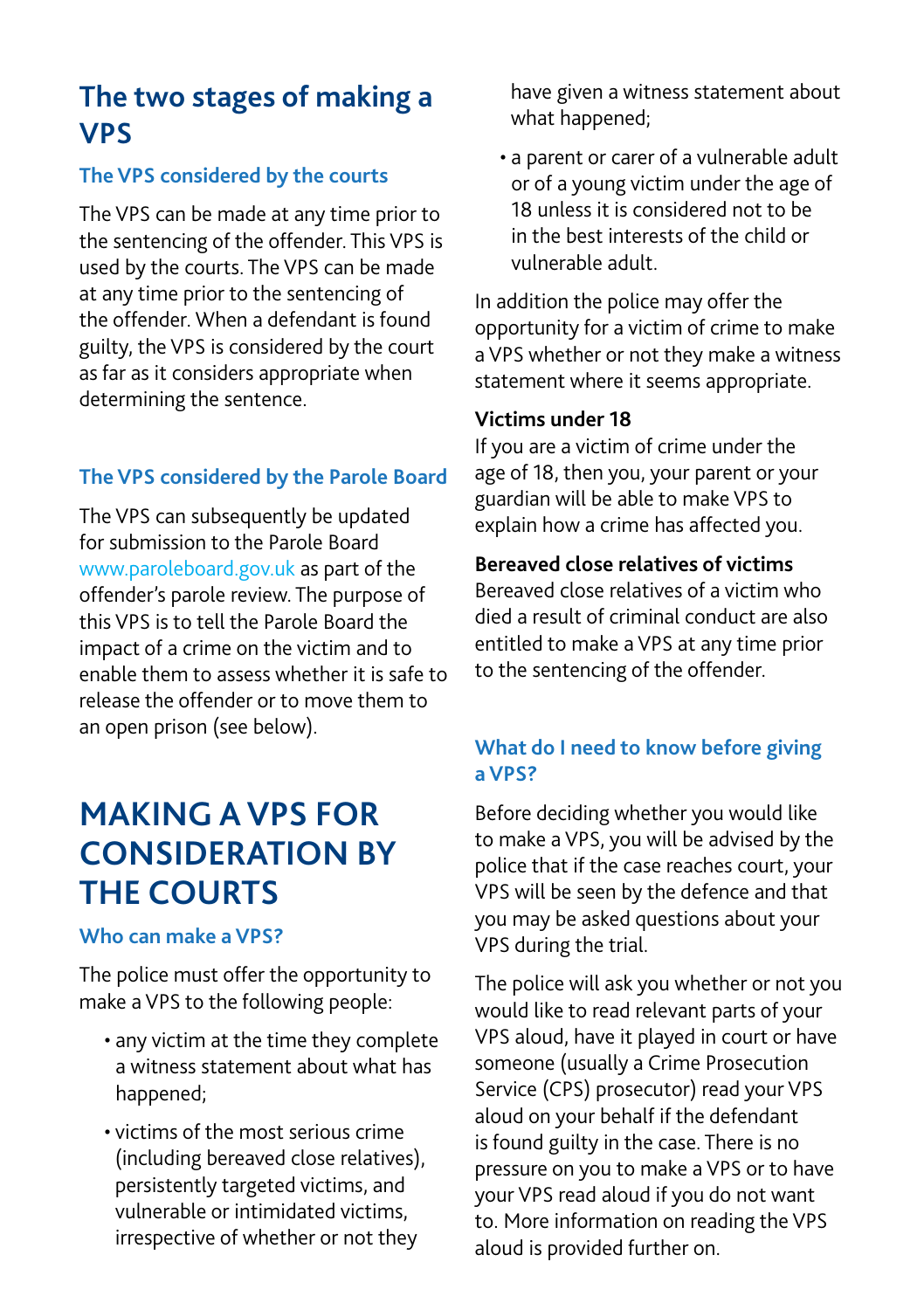You will also be advised by the police that if the case reaches the court and your VPS is read out in court, your VPS could be reported on in the media.

#### **When to give the VPS**

Under the Victims' Code, the police will offer you the opportunity to make a VPS at the same time as you give a witness statement. However, if you decide not to at that point you can still make a VPS to the police or agencies or organisations assigned by them at any time before trial or sentencing.

Under the Victims' Code, victims who are assessed as being in one of three priority categories (victim of the most serious crime, persistently targeted and vulnerable or intimidated victims) are entitled to an enhanced service under the Code to make sure they get the help and support they need. If you are assessed as falling into one of these three categories, you can make a VPS to the police at any time before the trial or sentencing if you want to, irrespective of whether you make a witness statement about what happened.

Your VPS will normally be taken in the same format as your witness statement about what happened to you, and therefore may be video recorded if you have given your statement in that way.

#### **Changing your VPS**

You cannot change or withdraw your original VPS. However, you can make a further VPS to add to or clarify your original VPS at any time before the trial or sentencin. You can make a second VPS if you want to describe the full impact of the crime, such as the longer term effect the crime has had on you, or any other issues that may not have been apparent at the time of making your original VPS.

#### **Making a VPS later on**

If you are unsure about making a VPS at the time of making a witness statement, you will be free to make a VPS later, provided that this is before the case comes to court or before the offender is sentenced. However, you should be aware that if you do not make a VPS at the first opportunity, you may not have another chance to do so later on as the case may be dealt with very quickly by the courts.

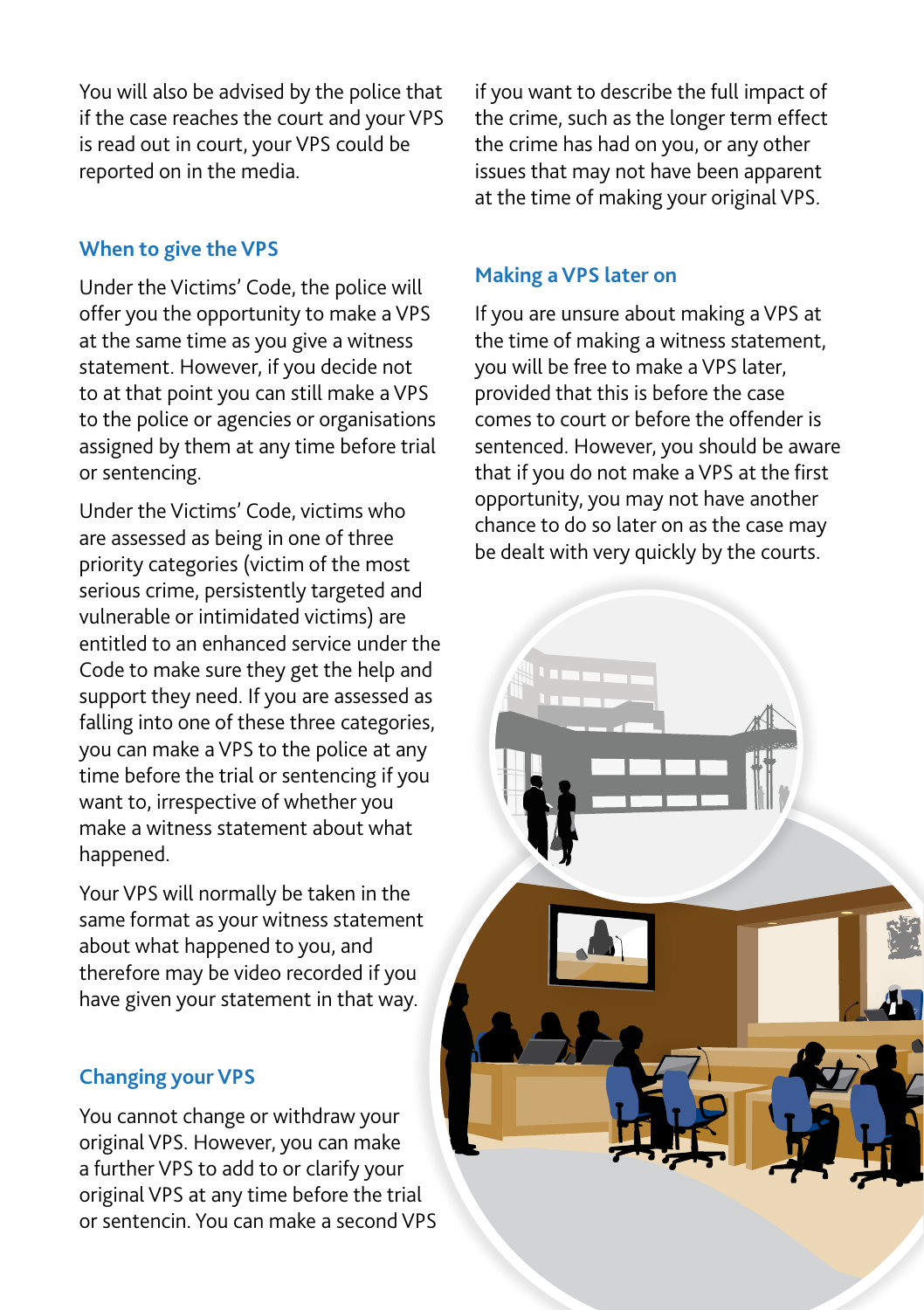#### **What a VPS may contain**

Your VPS will explain the impact the crime has had on you.

For example, you might want to mention:

- any physical, financial, emotional or psychological injury you have suffered and/or any treatment you may have received as a result of the crime
- if you feel vulnerable or intimidated
- if you no longer feel safe
- the impact on your family
- how your quality of life has changed on a day-to-day basis
- if you need additional support, for example because you are likely to appear as a witness at the trial

Please be aware that the VPS is a formal witness statement and you will need to sign a declaration confirming that it is true to the best of your knowledge.

#### **What a VPS must not contain**

Your VPS must not include your thoughts or opinion on how the alleged offender should be punished – this is for the magistrate or judge to decide. Any inappropriate content, such as unsubstantiated claims against the alleged offender, may be removed from the final version of the statement before the court.

#### **How your VPS will be used when it has been made**

After you have made your VPS, it becomes part of the case papers. However, your personal information, like your contact details, will not be included.

Your VPS can be seen by everyone involved in the case, including the defendant and their lawyer(s), police, prosecution, and the judge or magistrate if the case goes to court.

However, your VPS will only be considered by the court if the defendant either pleads guilty or is found guilty by the court.

The court and/or the defence could crossexamine you about the contents of the VPS in order to clarify or challenge certain points. This may be reported on in the media.

## **Your VPS and the sentence**

Your VPS will not dictate how the offender is to be punished as sentencing is for the court to decide. However, the judge or magistrate will consider your VPS and the level of harm caused to you by the offence – along with all the other evidence in the case and the relevant sentencing guidelines when passing the sentence. Your (or your close relatives') opinion on what you think the sentence should be will not be taken into account.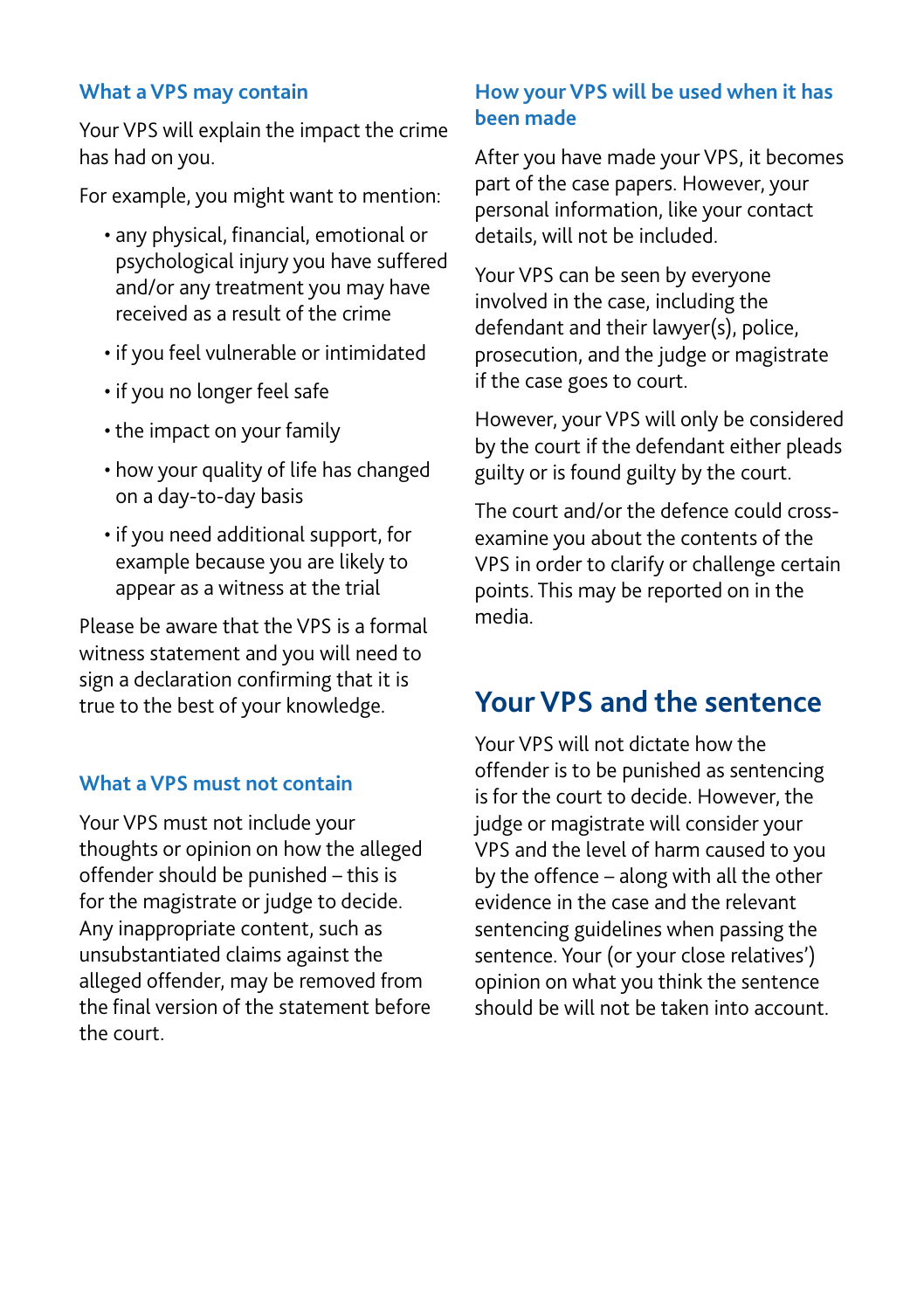# **Reading out your VPS in Court**

When you make a VPS you will be asked whether or not you would like to read it out or have it read aloud or played (where recorded) in court if the defendant pleads guilty or is found guilty by the court.

You will be advised on what you can expect to happen when you read out your VPS or it is read aloud or played in court, including the possibility of it being reported on in the media.

Your point of contact (which will either be a Witness Care Officer or police officer) will try to make sure you are kept up-to-date on the progress of the case, so you can attend the trial to read out your VPS when you have requested to do so. However, due to the speed at which some cases progress through the courts, this may not always be possible. Court hearings are highly unlikely to be adjourned solely to allow you to attend court to read aloud your VPS. Where this is the case, your VPS might be read aloud on your behalf by a CPS Prosecutor at the discretion of the court.

#### **The decision of the court on reading the VPS aloud**

It is for the court to decide whether and what sections of the VPS should be read aloud or played in court and who will read the VPS aloud. In most cases some or all of your VPS will be read out, either by you or the CPS prosecutor in accordance with your wishes. However, the court may decide that there are good reasons not to do so, or that it is not in your best interests to do so. You will be notified of the court's decision on whether or not you can have your VPS read aloud.

#### **If you decide not to have your VPS read aloud or played out**

It is your personal choice whether or not to have your VPS read aloud or played out in court. Your VPS will still be taken into account by the courts whether or not you choose to have it read aloud or played out in court.

#### **Victims under 18**

If you are under the age of 18 you, your parent or your guardian are also able to say whether you would like to read out a VPS or have it read out on your behalf if the defendant is found guilty.

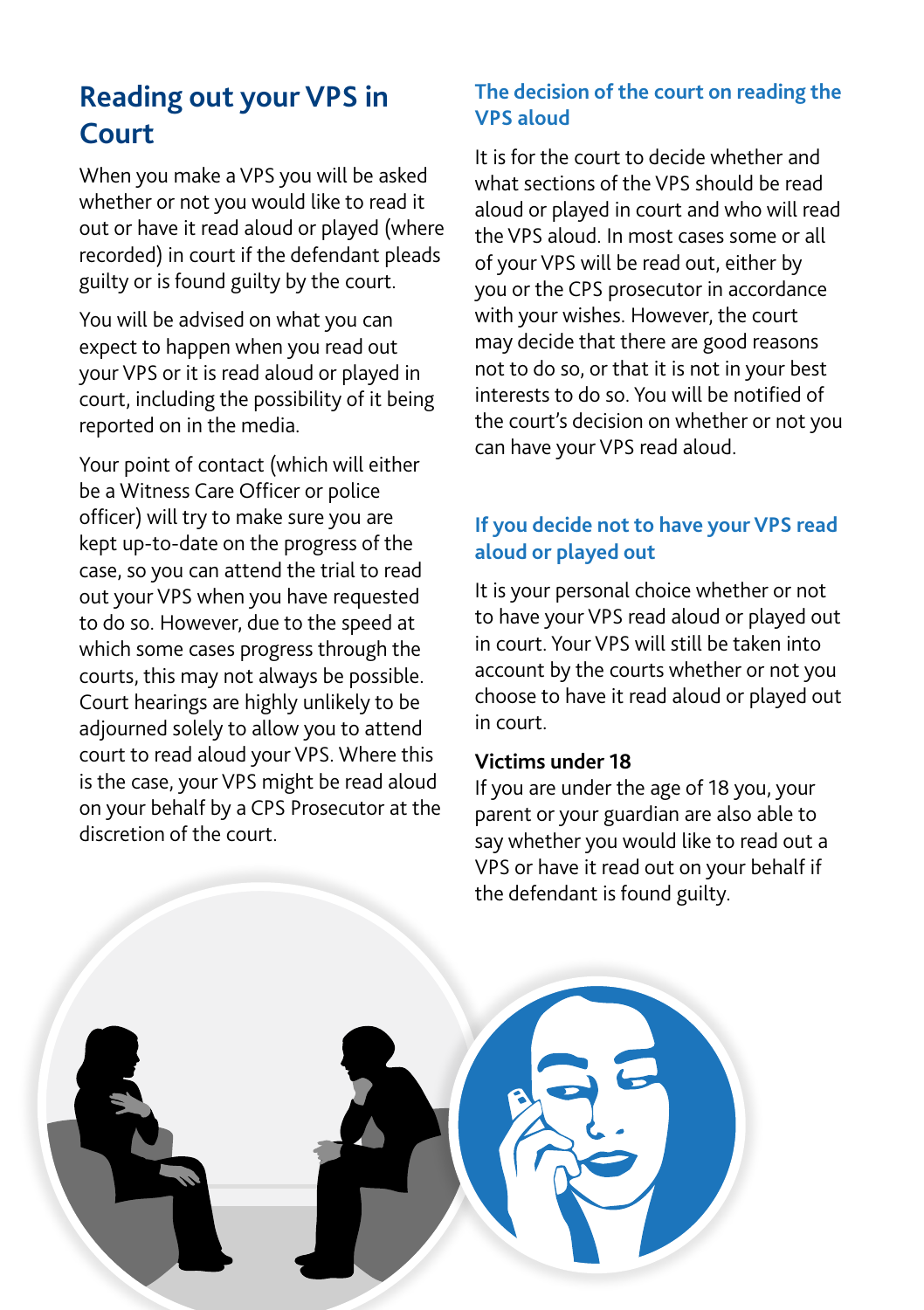# **MAKING A VPS FOR THE PAROLE BOARD**

#### **Information on the VPS and the Parole Board**

In some cases, near to, or at the end of the offender's minimum period of imprisonment, as specified by the court, the Parole Board may consider whether or not the offender should be released or moved to open prison conditions. This applies only to parole-eligible prisoners; those serving an indeterminate or life sentence and those serving certain types of extended sentences.

In a separate process from that outlined above for the VPS considered by the courts, if you are eligible for and have opted to receive contact under the Probation Victim Contact Scheme you will be provided with the opportunity to write a VPS telling the Parole Board about the impact this imminent release or change of custodial conditions might have on you.

At the discretion of the Parole Board, you may be able to appear before the Board for part of the hearing to read your VPS, if you so wish.

If you are aged 18 or under, the decision on whether your or your parent or guardian can attend a hearing will be made by the chair of the Parole Board panel.

Normally a request to attend in person will be granted, but this will be at the discretion of the Parole Board panel chair. However, you or your parent/s or guardian if you are under 18, will not be able to attend the whole hearing. You or your parent/s or guardian may be able to read your VPS via Live-Link or record it so that it can be played at the hearing, if these facilities are available.

More information about the Probation Victim Contact Scheme and the Parole Board can be found at: <www.gov.uk>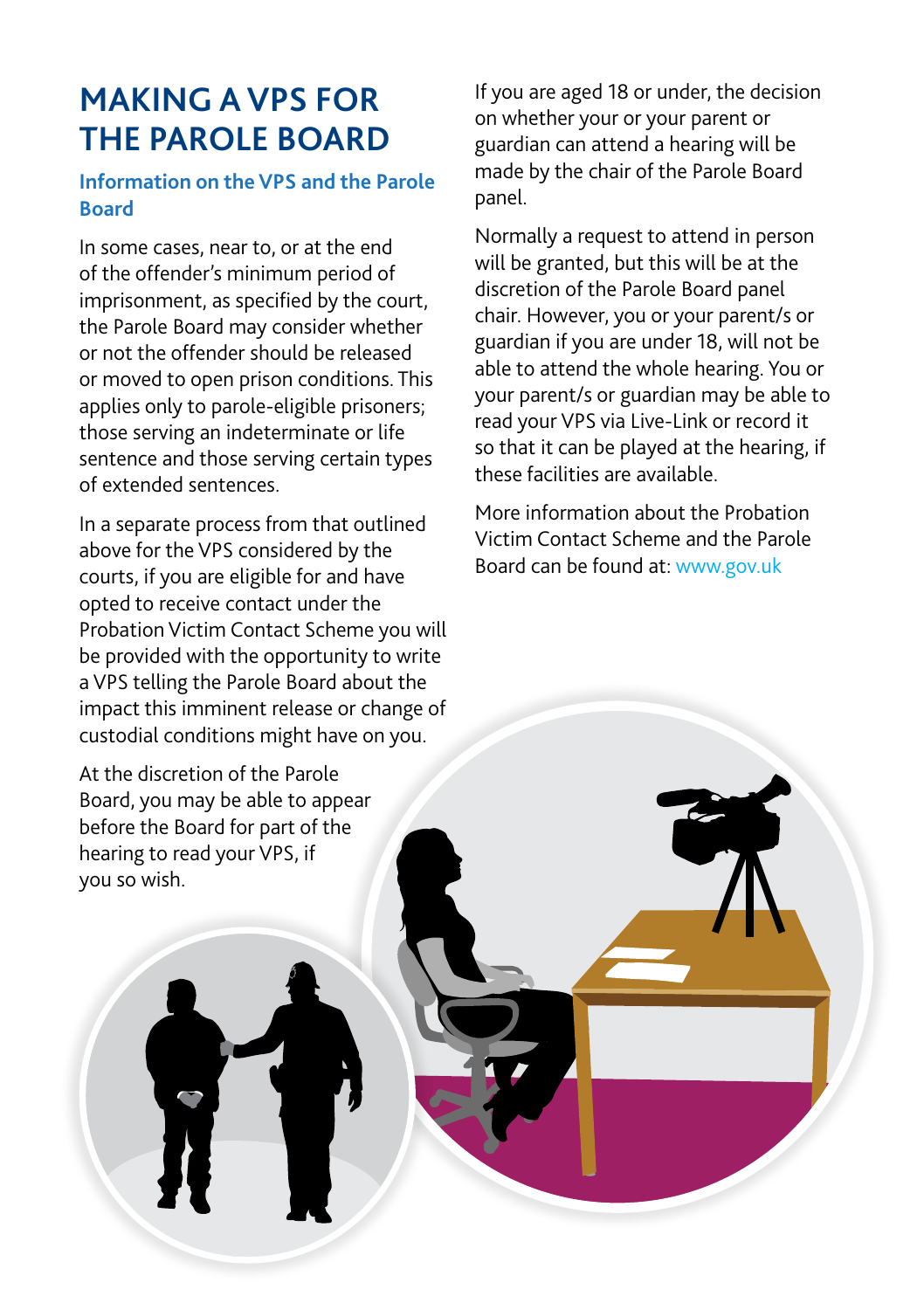# **Police contact**

**This is the police contact for anything related to your VPS. The officer dealing with your statement will fill this in. Please keep the details safe.** 

### **Initial contact with the police**

Name of police officer:

Telephone number of police station:

## **Police officer dealing with the case (if different from above)**

Name of police officer:

Rank of police officer:

Telephone number of police officer:

## **Crime case details**

Crime case reference number:

Telephone number of crime desk: